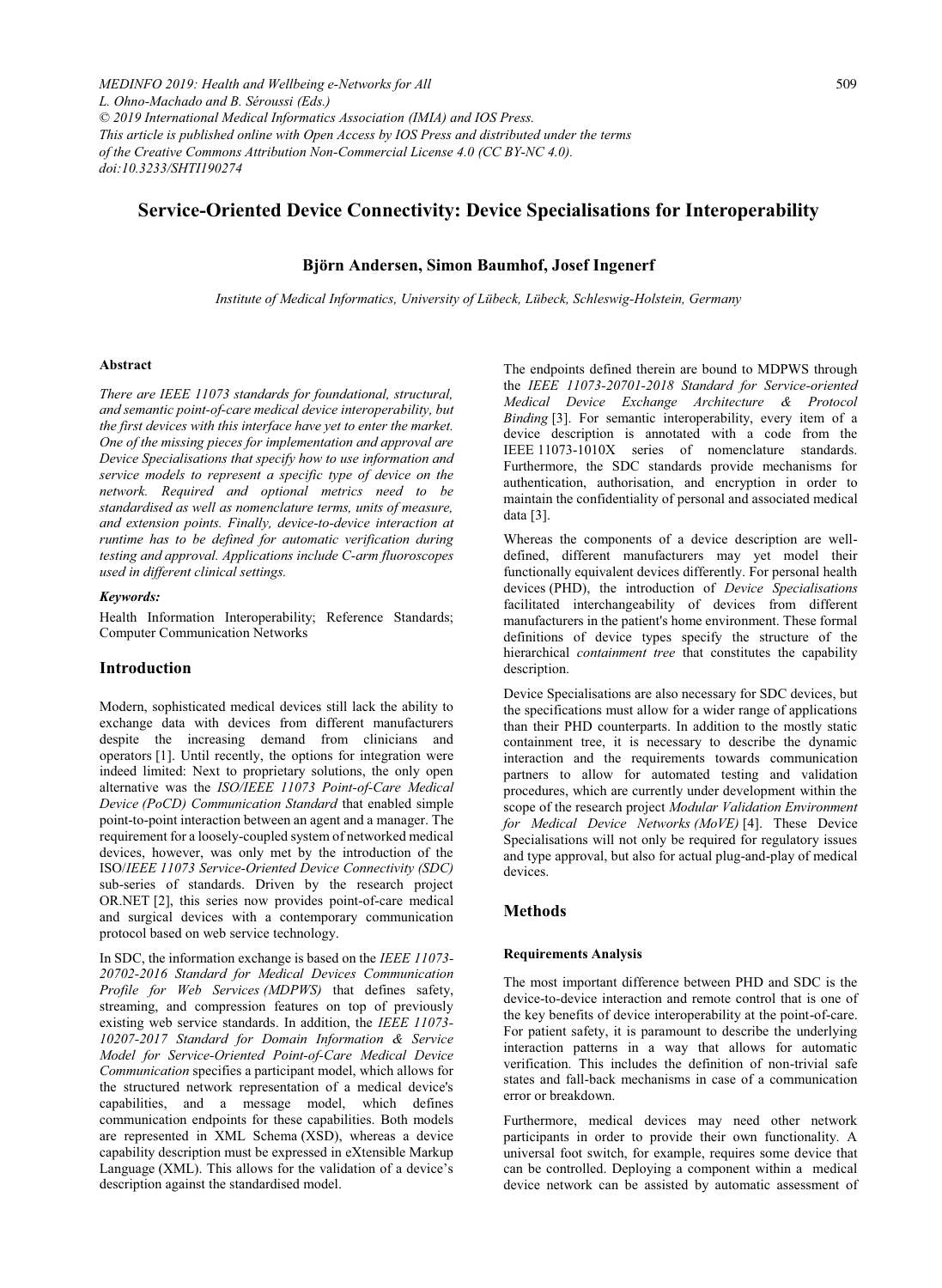compatibility by validating the functionality that is offered by a system of medical devices against the required capabilities.

#### **Device Specialisations for Service-Oriented Device Connectivity**

An SDC Device Specialisation combines knowledge of the composition and usage of a medical/surgical device with expertise in device modelling. Manufacturers of a certain type of device agree on a containment tree structure that is then brought into a machine-readable representation using XSD. This enables the validation of a device's description not only against the standardised data model but also against this schema in order to determine the correctness of the device model and the compliance with the standard.

However, the underlying semantics of the device description are of equal if not greater importance. Therefore, besides the semantic information that is conveyed implicitly through the structure of the containment tree, every description and state element is annotated with a *type* using standardised nomenclature codes, the same applies for units of measure. These codes are either taken from the preferred IEEE 11073- 1010X series of nomenclature standards or from other controlled vocabularies that can be referenced by the device description. Which term(s) to use is either strictly defined by the Device Specialisation or can be chosen from a limited set for a specific metric.

Whereas items that are defined in a Device Specialisation cannot be omitted in a device that is to fulfil the standard, adding specific functionality is allowed. It is thus possible to integrate manufacturer-exclusive innovations into the network representation or to fulfil more than one Device Specialisation at a time. For example, a complex patient monitor may serve as an electrocardiograph *and* a pulse oximeter *and* a blood pressure monitor.

Oftentimes, elements of the containment tree depend on one another, e.g. the dose area product (DAP) calculated by a Carm fluoroscope depends on settings such as tube voltage, current, and exposure time. These dependent metrics are expressed in the specification as well as (safety) requirements towards devices that exercise remote control. In this example, a controlling device that modifies critical parameters of the fluoroscope may have to visualise the estimated DAP to the human operator for confirmation. In the same way, quality-ofservice (QoS) parameter boundaries or technical infrastructure requirements can be expressed.

Finally, the dynamic interaction of a medical device with other devices and components needs to be defined and verified. Therefore, the runtime behaviour of the device is specified in a machine-readable way. The MoVE project currently explores the usage of *Testing and Test Control Notation version 3 (TTCN-3)* [5] for this purpose. It allows for the definition of simple and complex test cases involving an arbitrary number of participants including the device-under-test (DUT).

#### **Regulatory Issues and Type Approval**

SDC Device Specialisations simplify the development and testing process for medical device manufacturers, but they also play an important role in type approval. In addition to conformance testing against the IEEE 11073 SDC communication protocol, Notified Bodies are also expected to validate the functionality of a device against the Device Specialisation for its type. This kind of integration testing involves interoperability with other (simulated) devices as well as *intraoperability* – the correct representation of the actual (physical) device state on the network [6].

Ultimately, medical devices that perform a given task as part of an ensemble of components will need to obtain certification for the precise role they play in the ensemble. This role and the interaction capabilities thus need to be explicitly stated in the intended use description of the device and may modify the classification of the device if it is, for example, intended to control a device of a higher class [6]. Referring to roles and capabilities that have been standardised in the form of a Device Specialisation significantly simplifies this procedure for both the manufacturer and the Notified Body.

These benefits have also been identified by the U.S. Food and Drug Administration (FDA) in a guidance document on interoperable medical devices [7]. Whereas the European Union's 2017 Medical Device Regulation (MDR) [8] also offers a definition of interoperability, it remains vague with regard to its regulatory impact and the benefits of communication standards.

#### **Results**

In this section, we present how specifying the characteristics of a C-arm fluoroscope facilitates device interchangeability in two example use cases. Figure 1 shows a simplified containment tree with channels for the operational parameters of the fluoroscope, dosage information, and the motion of the C-arm.

#### **Surgical Navigation: Collision Avoidance**

For this use case, consider the task of collision avoidance, for example in the operating room: For intraoperative radiography or fluoroscopy, a C-arm is often used as it can move around the operating table to acquire image data. Obviously, this motion should not cause a collision with the table. Through the provision of positional data from the C-arm, a surgical navigation system could warn the user before a collision occurs or could even remotely stop the repositioning completely. In addition to the containment tree, the interaction pattern for this control operation is also part of a Device Specialisation.

#### **Synchronisation of Fluoroscopy and Ventilation**

Another use case that greatly benefits from standardised devices is the synchronised fluoroscopy. It would allow this procedure to be carried out with any two devices from different manufacturers. The fluoroscopy can be synchronised with the breathing cycle of a patient who is connected to a ventilator if both devices provide the respective data. For projectional radiography, it would also be possible to stop the ventilator for the duration of the X-ray image acquisition in order to minimise motion artefacts and continue the breathing cycle afterwards.

Note that ventilators at the point-of-care (e.g. in the ICU or for anaesthesia) require a different Device Specialisation than a Home Healthcare Environment Ventilator from the PHD domain. The latter, which is under development as IEEE P11073-10426, targets a different device category and is not expected to include device-to-device interaction or remote control capabilities.

### **Discussion**

The benefit of a standardised medical device communication protocol in general and an SDC Device Specialisation in particular lies in facilitating real-world applications. The manufacturer-independent interchangeability reflects the clinical reality of heterogeneous devices that need to interoperate.